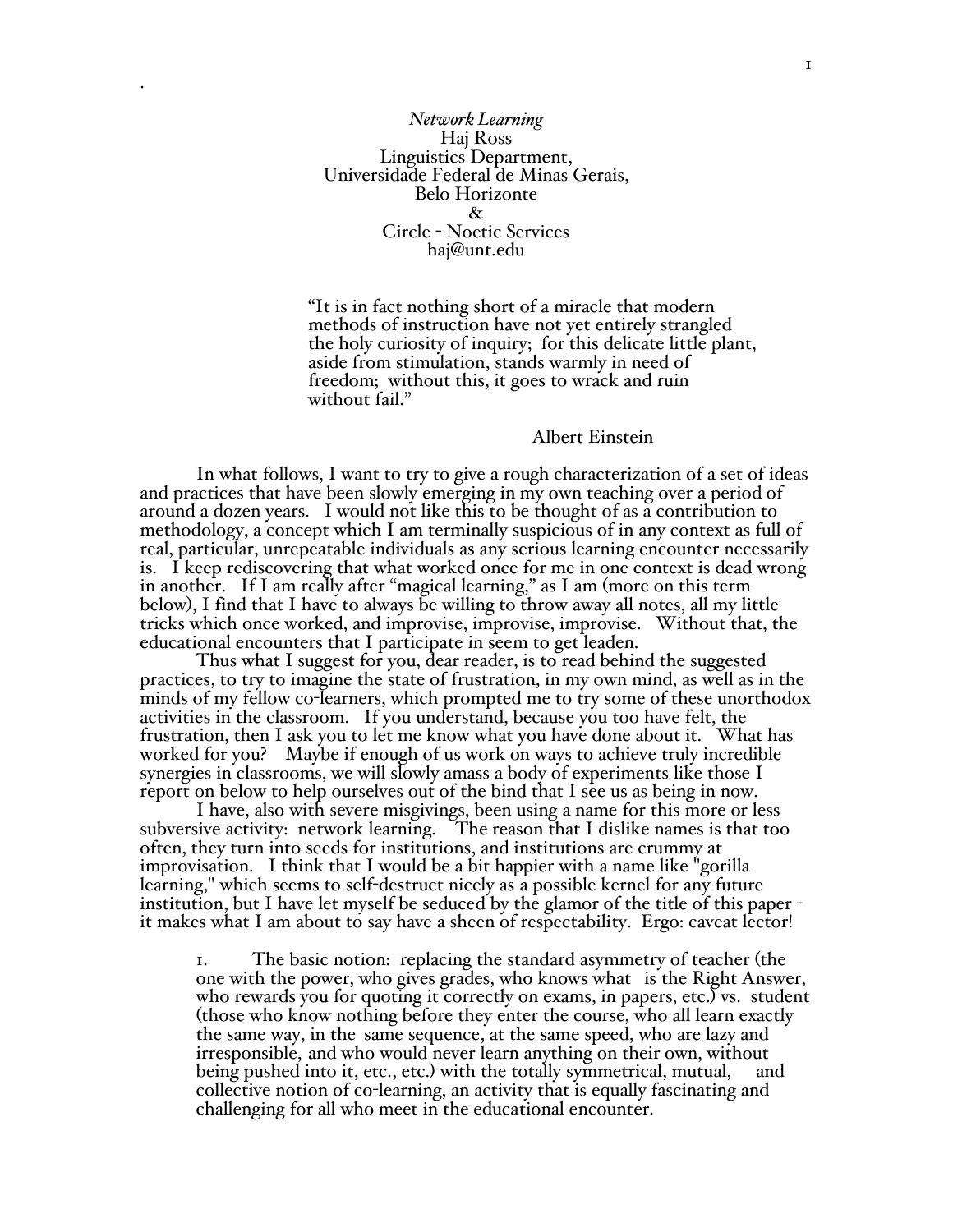Co-learning seems to depend on two happenings, which can be distinguished logically, but which in practice occur in either order, or simultaneously. In short, they interpenetrate:

.

A. The group of people in the encounter, including those called professors, teachers, coaches, guides, etc. become a kind of collective being, or a superindividual. A bit like a network, or a circle of friends. Ideally, this being will come to life on the basis of a relationship of trust, respect, or in the best of cases, friendship, between each pair of people in the group.

## *The Jewel Network of Indra*

In the heaven of Indra, there is a network of jewels, each pair of which is connected by a ray of light. Thus when any one of the jewels begins to shine more brightly, the radiance of the whole network increases.

> The Buddha *Avatamsaka Sutra*

B. The collective being decides what it wants to learn, and goes about learning it. This being has many voices, only one of which being that of the professor, teacher, etc. Often, perhaps even in a majority of cases, the most important information will come from one of the other voices. Everyone must learn to be on the *qui vive*, because no one can know for sure from which direction the next important fact or interpretation will emerge. It may well come from them themselves.

2. Absence of all asymmetries of power. Any use of compulsion, on the part of a professor, etc. (or on the part of anyone else, for that matter) interferes with the coming into being of the superindividual. Thus there are no grades, tests, homework, nothing assigned. No "musts." The relevant verb, for any teacher in the group (i. e., for anyone - we all become "the" teacher) is invite. If someone finds something interesting which they think that the network would profit from reading, then they suggest just that. Tests and homework are even possible, under two conditions: (a) people are invited to participate - nobody is forced to, and (b) the grades for anything are never to be communicated to any authority outside the classroom, unless the person who got the grade so desires. Primarily, they are not intended to be used as a yardstick for comparisons, but rather only as a sort of mirror, so that each person can see for themselves how well they are doing on mastering the material. The invitation to take a test, perform an experiment, write on some topic, etc., can come from anyone.

All communications are one-many, not many-one. Thus, instead of everyone turning in something to a teacher, if someone has found something of importance that they think the network would profit from knowing, then they xerox it and pass out copies to everybody. One very important manymany communication: at the end of the learning encounter, everyone is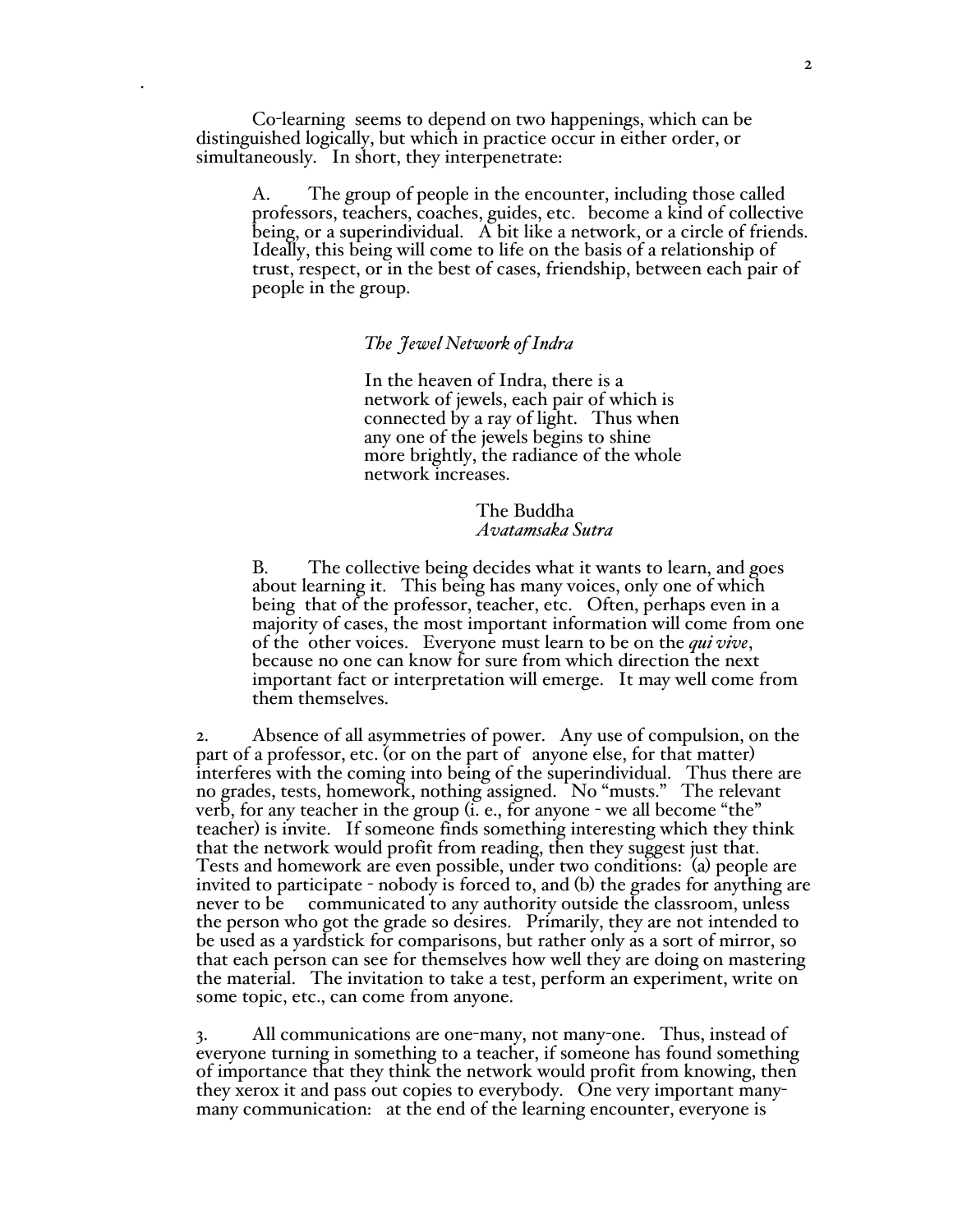invited, including "the" professor, to write a letter to the class, telling everyone else how it all was for them – what things worked, what things were a flop, saying goodbye to all their friends, etc. This way, a group of, say, thirty people can leave a learning experience with thirty different perspectives as to what that experience was, rather than just their own reaction. There is a richness of texture that such a "Dear Us" letter creates which has to be experienced to be understood.

.

4. Dialogue journals. If it is at all possible, this way of midwiving the network's birth should definitely be attempted. It is the only activity in which there is a functional asymmetry between teacher and anyone else.

The teacher invites everyone to turn in at the end of each week a notebook, in which they have written something, writing, however, only on the right-hand pages. The left-hand pages are left blank, so that the teacher can reply. Over the weekend, the teacher responds to whatever was written.

What can the students write about? Absolutely anything at all. If the course, is, for example, a French course, the student can ask for help about any problems of grammar or interpretation, and so on. But - and this is extremely important - the journals are private: the teacher does not have the right to show them to anyone else, without the prior approval of the author. Thus the student can write about more private things: their fear that they are about to get fired, because of the salary cutbacks; their joy at the fact that they have been engaged for two years and now are finally going to get married in two months; the fact that they are foreign students, who have never lived in a violent country before, and that now, they can only afford a room in a dangerous part of the city - that they are afraid to go home at night. Or that their most favorite uncle of all has just been admitted to the hospital, with abdominal pains, and they fear for him, because there is a history of cancer in the family.

The teacher can also write about anything. If there are technical questions to answer, of course they will be answered from the perspective of any specialized knowledge that the teacher may have. And as for any personal things, where the teacher is not any special kind of expert, just someone who cares, the teacher will listen as attentively as possible, and will give the student their reactions, from sharing their joy, to expressing condolences, as any other ordinary person would.

Each journal can become a place of complete freedom for a pair of people. Teachers, of course, never will know what will await them as they open a journal, and will probably often be surprised to see what they find themselves answering. The students, too, will typically not know from week to week what they will want to write about next– they may want to take off from the teacher's remarks the last time the journal was turned in, or they may choose to go off in a completely new direction. Journals are almost always <sup>a</sup> surprise, to whoever works with them. Dialogue journals have been used for many years, with an extensive set

of populations, ranging in age from children who have just learned to write, up through graduate students working on doctoral dissertations. There is even a bulletin that is published several times yearly for the network of people who are interested in the implications of the dialogue journal experience for wider educational issues. A central node in the network, who has been involved in this research since its inception, is:

> Jana Staton, 629 Beverly Avenue, Missoula, Montana. 59801-5919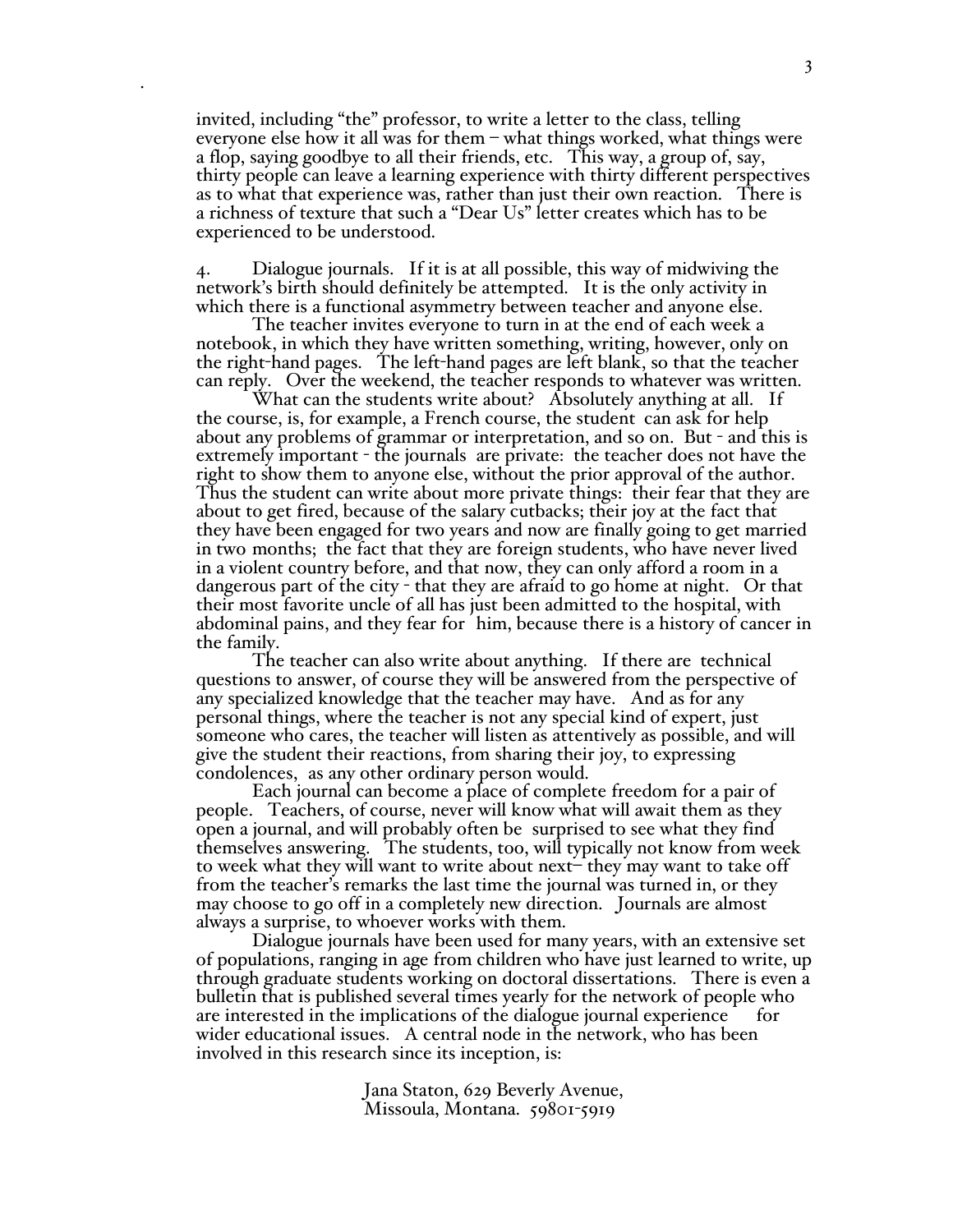5. Other things that have sometimes worked for me in helping the collective being of (1A) above emerge:

.

A. Seating: in a circle, of course. It's much harder to learn from someone if you can only see their back.

B. Introductions: on the first day, while getting acquainted, instead of going around the circle of people, it has often helped to break up into "triangles" - groups of three people, chosen if possible in such a way that no two people in any triangle knew each other previously. The members of the triangles talk for a while among themselves, until the members of each triangle are acquainted with one another, and then, when we come back to reform the big circle, two members of a triangle present the third member.

Also, this presenting is not necessarily done triangle by triangle – rather, the introductions run, as much as is possible, like a conversation. For example, suppose that someone from one triangle has just been introduced, one facet of whom is their interest in hang gliding. If there is another hang-glider in the room, the other two members of that triangle would naturally next introduce the other hang-glider to the class. Many unexpected coherences among the group's members can come to light more easily in this way, I believe.

C. Games. If anyone knows how to juggle, and how to teach juggling, bringing some balls to class and letting people start throwing them around, and of course, dropping them, is often a great icebreaker. Another is a game that I call Human Topology, which goes like this: everybody stands in a circle, holds out their arms straight in front of them, and then puts their right arm over their left arm. Then each person holds the hand of one person with one hand, and another hand with the other hand. Neither of the people who you link up with may be immediately next to you. Linking up with someone all the way across the circle is a good idea.

When everyone has linked up to two non-neighboring classmembers, then begins the job of untangling the linkages. You may loosen your grip on either of the hands that you are holding on to, in order to turn around, or to let someone step over or under your linked hands, but you may not let anyone's linked hands pass through an

It's very interesting to see how the big knot of people can simplify, sometimes into one big ring, sometimes into two distinct ones, and sometimes into nothing – the knot just doesn't seem to want to go away. Whatever happens, the procedure is full of laughs, and often helps people start feeling comfortable with one another very fast. As do

D. Class parties. Frequent ones.

E. Marking material that has been handed in: use some other color of ink than red. The connotations of red are just too strong to be disregarded. Try using a less aggressive color. A friend, Ann Peters, suggested this to me, and I have since followed her advice. I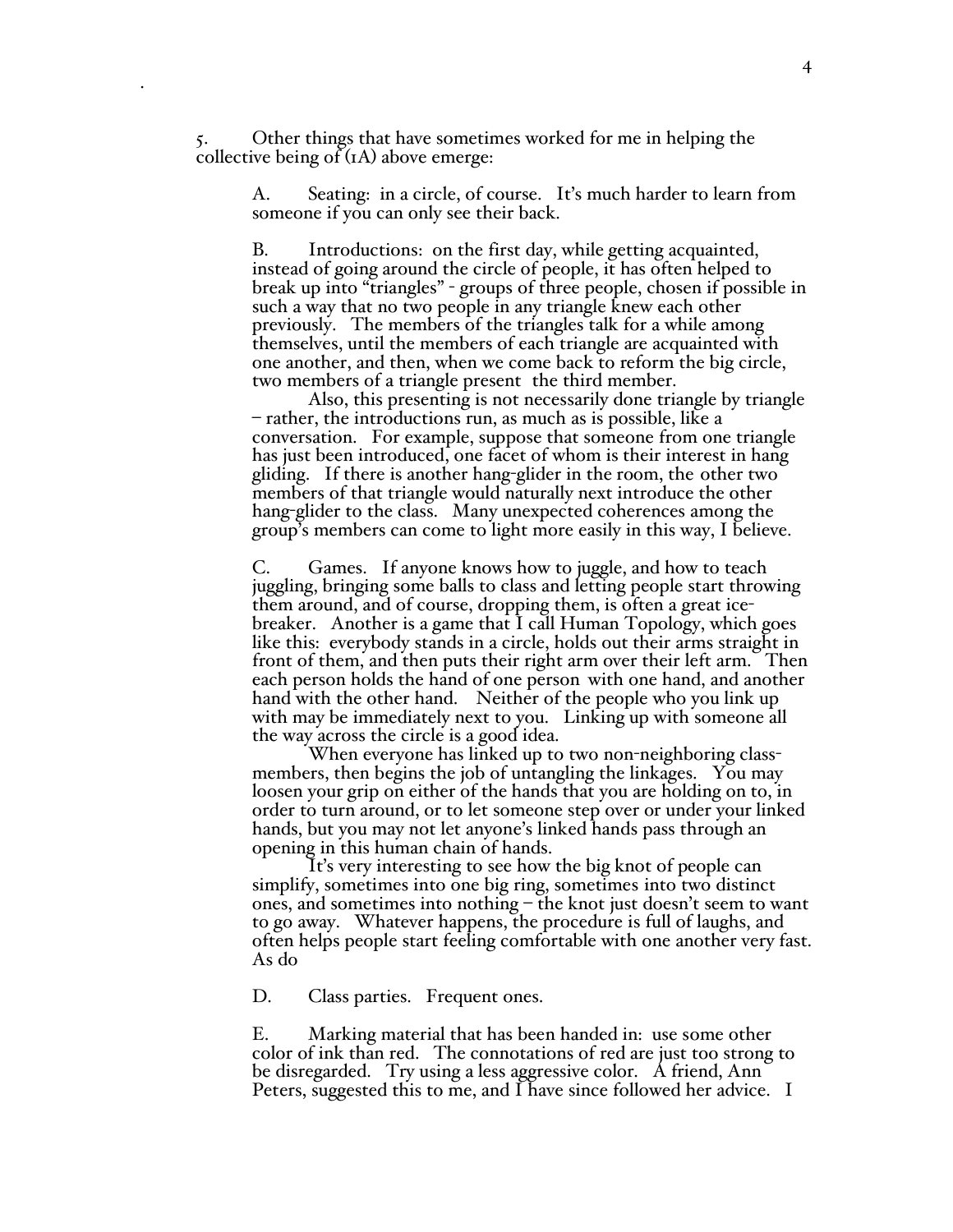think that this apparently small thing makes in fact a surprisingly big difference.

F. Whose class? Try never to speak, or even think, of any educational encounter as "my class," if your official role is that of "teacher," nor of any of the members of the class as "my students." If you are on the other end of the stick, try not to speak or think of the encounter as "Professor Shindig's lab in biochem," etc. Try to remember that it is always *our* class, and that everybody is everybody else's student (or, equally well, teacher), and to always talk of it that way too.

G. In-class reading: a wonderful short (4 pages) text that can be read in class and discussed, is Carl Rogers' "Personal thoughts on learning and teaching," which appears in two of Rogers' books: *On Becoming a Person*, and *Freedom to Learn*. Cf. also

http://www.panarchy.org/rogers/learning.html

.

Rogers presents the philosophy of co-learning much better than I know how to.

J. The principal objective of all of these suggestions is to foster a kind of educational encounter which I have come to call *magic learning*, to give it a name. Sometimes we have been lucky enough, many of us, to have been in some traditional school or university setting and to have taken a course in which all the stereotyped roles of teacher and student somehow didn't make any difference, and were transcended. The material that we studied together may still be active in our minds – maybe we still keep reading books in, or thinking about, the area. That would be one way in which the course, though officially and apparently over, could have outwitted the artificial limitations imposed by the end of a term, or summer session, etc.

But there is another, less obvious, way for the course to stay alive in our minds and lives. To see what this way is, let us think for a minute about what it is that we learn in a class, say a Russian class.

Of course, we learn some Russian. But let us ask ourselves, if we have had the experience of having learned two different languages at different times in our lives (if we have not had this experience ourselves, we can easily find many people who have, and we can ask one of them), which of our two languages was the easiest to learn?

Interestingly, even if we have not had this experience ourselves, and don't happen to have anyone handy who we can ask, we still know what the answer is.<br>Unless the first language was a language very close to English in its structure, like say French, and the second was wildly different, like say Chinese, where we probably would have found the first language easier, the second time that we learn a language, it is easier than the first time.

And why might that be? For one answer, we can make use of a distinction that was drawn by one of the great Renaissance thinkers of this century: the biologist/therapist/cyberneticist/(educational) philosopher Gregory Bateson. The distinction, which can, like a whole passel of useful tools, be found in the pages of Bateson's *Steps to an Ecology of Mind*, is that between proto-learning (examples would be learning calculus, golf, cooking. wind-surfing, or Chinese) and deutero-learning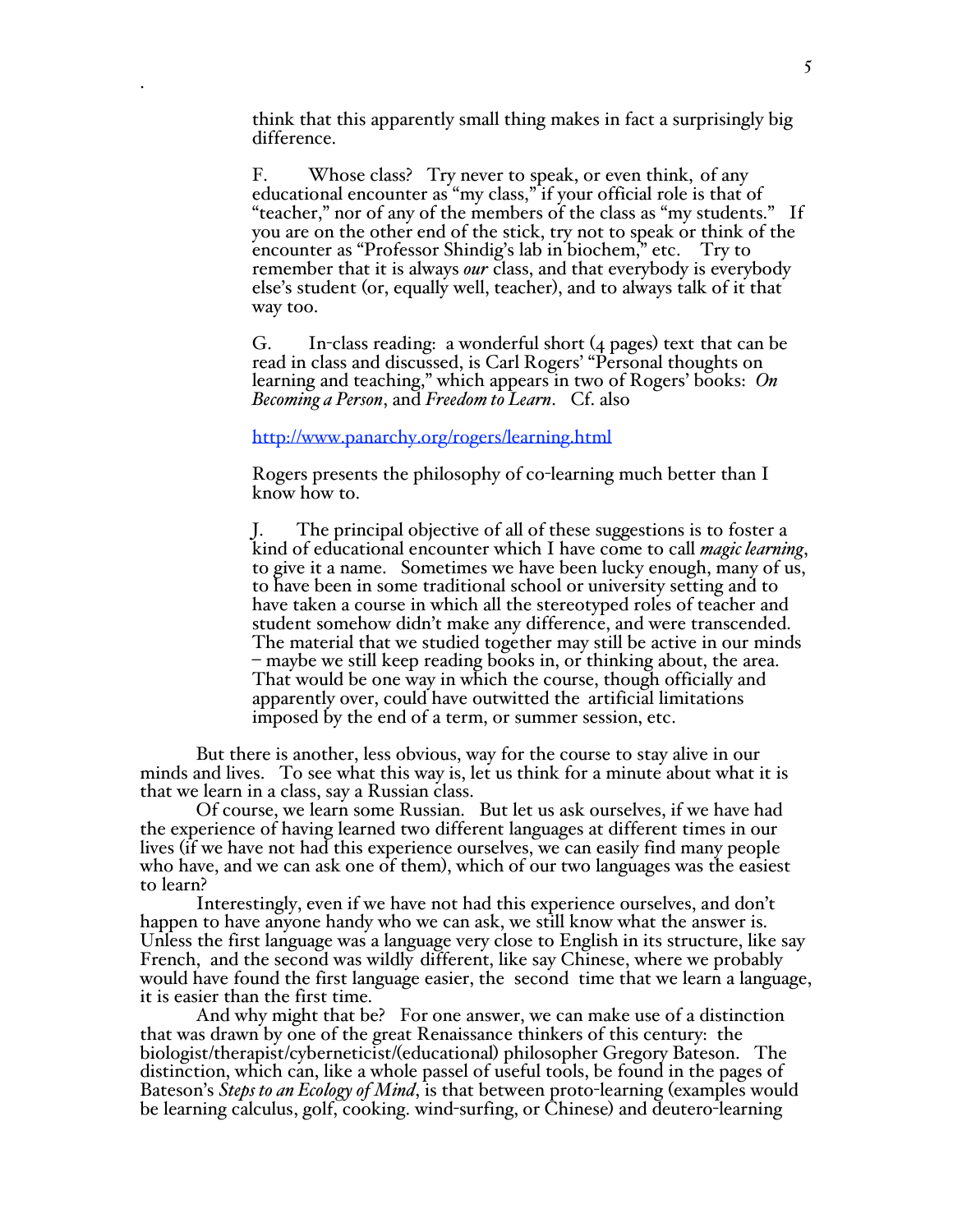(which is learning how to learn). Obviously, while we are proto-learning our first language, we are deutero-learning the learning of languages in general. Thus when we learn Russian, we are not only learning that some languages can have case systems (which will help us when we learn German, Greek, Finnish, or Latin). or that there are languages which have a very free order of the elements of a clause (which will help with Papago and Warlpiri), we are also learning that many things in the grammar of English, which we always thought of as necessities of life – like articles, say – are just local options. In other words, Russian loosens some of the tightnesses of our mind, takes off some of the linguistic blinders with which we had unconsciously been restricting our notions of what languages can be.

.

In still other words, in our Russian class, at one level, we are learning about one language – Russian – but at a higher level, we are learning about Language Itself. That is one of the reasons why Goethe wrote that a person who did not know another language did not know their own.

"Wer keine Fremdsprache kennt, weiß nichts von seiner eigenen."

*[who no strange-language (= foreign language) knows, knows nothing of her/his own*]

## Johann Wolfgang von Goethe

And there are many more levels that we can be learning at in our Russian class: for one, we are learning what is is to take a college-level course - what the homework is like, how to pass tests, how to psych out what the teacher is likely to ask us, and so on. And we may, if our Russian class was in fact an instance of magical learning for us, have learned that one can (learn how to) be changed for a lifetime by a learning encounter.

But we may have been getting ahead of ourselves. I am trying to give those of you who may not have ever had the experience of magical learning an idea of what it feels like. One way to describe the feeling is to say: our lives are permanently changed. And the only way for this permanence to be attained is for the course to never really be over. I may not still be studying Russian, but the joy that I shared with my classmates and our teacher (I think that it is possible to have a private, oneperson magical learning experience - to be the only person of a group of forty who just adores a course and to have a teacher who is putting everyone else in the room to sleep - but that is not the real thing that I am interested in fostering. I want to look for ways to help everyone in the room achieve just this same kind of lift-off.) may be with me still. For what I learned was: learning itself is a source of joy. If I carry this truth with me, into new educational experiences, and learn to transform them, too, into joyous ones, there is a real sense in which my Russian class is still going on.

Let us pause for just a moment to ask this: can it be that this discovery - that learning is a source of joy - is really something new, which has just emerged from the particular chemistry of the interaction of the people in Russian 101? Or have I just stumbled again onto something very primal, which I have always known, at some level, and have just forgotten, possibly for many years? At this point, let me quote Friedrich Nietzsche's *Beyond Good and Evil*:

> Philosophical thinking is...far less a discovery than a recognition, a remembering, a return, and a homecoming to a remote, primordial, and inclusive household of the soul.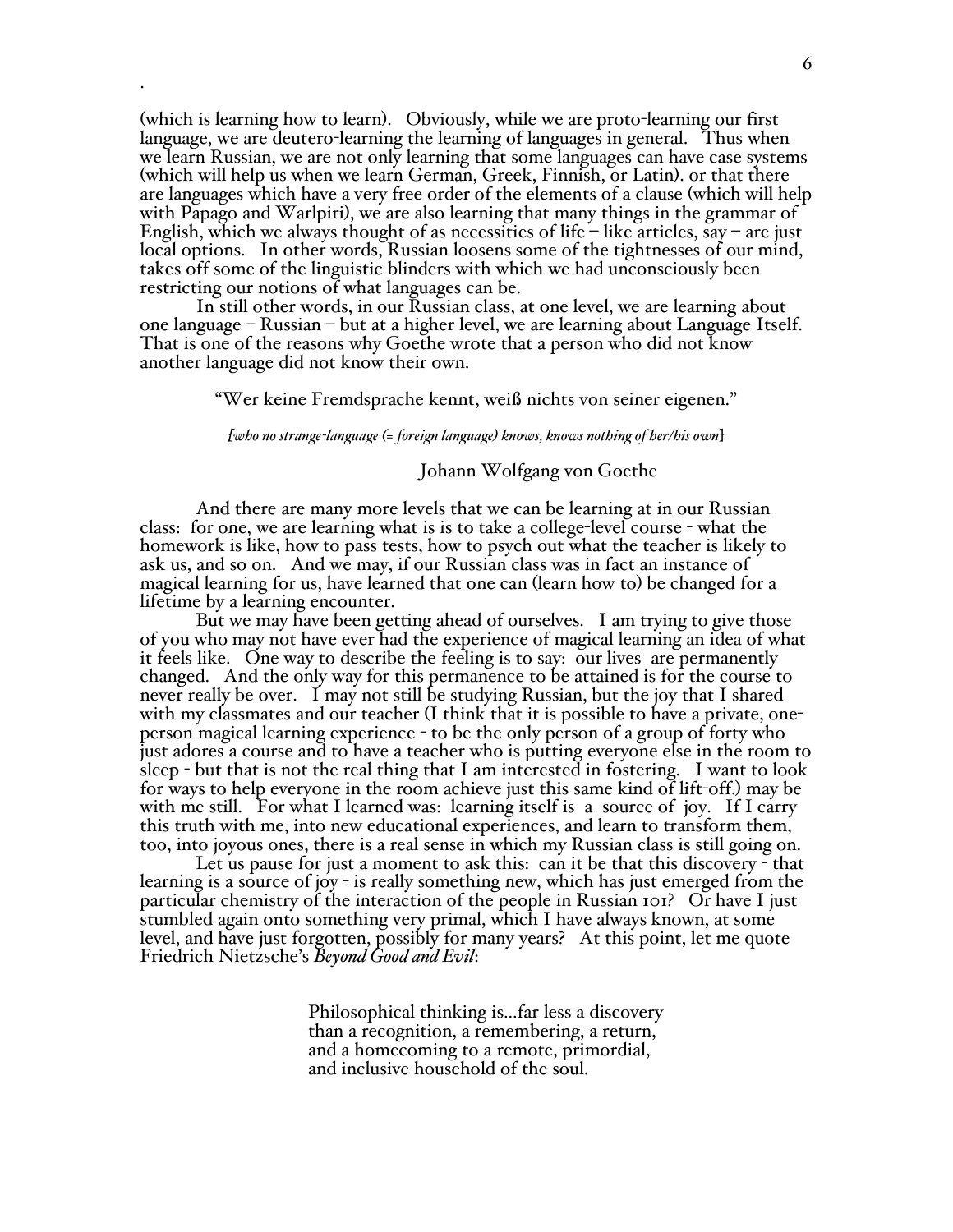If we ask ourselves two questions – first, who are the planet's best learners? and second, for whom is it obviously a continuous joy to learn?  $-$  it is clear that we can find one answer for both: children. When we were children, we knew well that learning was a joy. We may have forgotten it, due to some rough experiences at the hands of the educational establishment, but this knowledge is a part of our genes, something we can always return to. We are meant to learn. That is why we came here. Thus in the minds of children, there is only one verb, which would fuse the meanings of the two which big people's languages seem to think they need, and which the diagram below attempts to indicate the indivisibility of:

.



So one of the parameters of network learning is slowly emerging: it is a way of attempting a relearning. Network learning is a way to help us return to the kind of learning that we came into the world equipped to do. Network learning is the way children who are playing together in the snow, making a snow fort, learn how to make roofs that are not too thin, walls that are not so weak that everything collapses when a window in them is opened up, and so on. The real "secret," then, behind all the particular tricks and methods which I have been suggesting above is just this: find your Inner Child. Approach whatever it is that we are trying to learn together with exactly that Child's sense of wonder, eagerness, openness, freshness, and cooperation.

I have spent a great deal of time talking about ways to help along the birth of the collective being, the superindividual, or the network which was mentioned in (1A). Some of them were parties, the abandoning of grades, sitting in a circle, the absence of any built-in asymmetries of power, such as the usual teacher-student one, and so on. In our present state, I think we also have to talk a great deal about it being all right to learn collectively, for the message which the traditional classroom has dinned into our heads for from ten to twenty of our most impressionable years is: knowledge is a one-person thing. For instance, when you learn, say, geography, you have to know all of the fifty states and their capitols. It is not acceptable for the kids in Mr. Smekinek's fourth-grade class to set up a system in which Betsy knows the answers for the New England States, Ahmed knows them for the Mid-Atlantic ones, Zulécio for the Deep South, and so on. And yet such a sharing of data is an exact model for the kind of knowledge of a field that we will have when we become physicists or physicians: we may be an expert in superconductivity of polytripeptinase Zretch-fibers, and know nothing more about, say, shear points of copper splantring codon assemblages than that David What's-his-face at Caltech is the first person to talk to. Or we may be wonderful heart surgeons with no knowledge of inner-ear goings on.

So it was fine to share knowing when we were in the sand-box, and it will be OK again when we get our own Tokamak accelerator, but there is an indefinite stretch in there in the middle – called Our Education – when it's not supposed to be all right? Come on, gang – we can't afford the luxury of such a cockamamy training any more, if in fact we ever could.

As is well known, the rate at which our knowledges are increasing in size and in so many different fields that no one even knows how many of them there are is already immense, and is getting more so at accelerations which we probably can't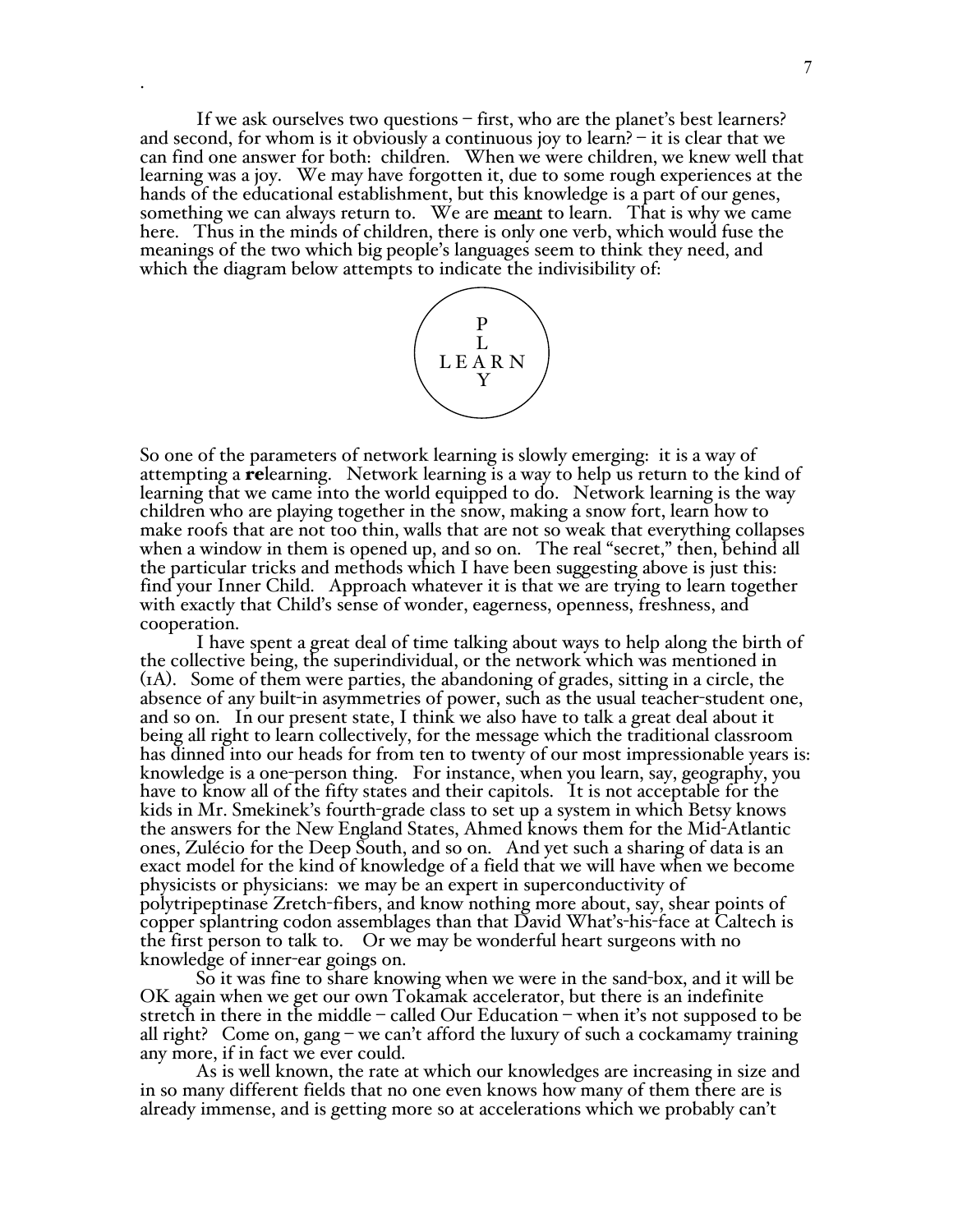even accurately compute any longer. The idea that most of what we should learn should be of the one-person variety, as it is for the fifty states and Mr. Smekinek, is really not worth a lot of time criticizing. It's just dumb.

.

When one stops to think about it for just a minute, it is obvious what a graduate student in, say, Chemistry, or Oriental Art, is really supposed to learn in the course of their graduate education: they are supposed to learn the **field** of Chemistry, or the **field** of Oriental Art. But what is the field of chemistry? It is obvious that there are certain things that every chemist knows, things that can be put into books – the periodic table, the notations for reactions, and so on. And there are also certain laboratory skills – how to titrate, how to pour the acid into the water, not *vice versa*, etc. etc. And then every chemist (or any student, in any field) who writes a thesis learns the personal lessons involved in the perseverance and determination that it takes to mount a major research project and to stick with it, for a period of probably several years.

And then what? Well, our young chemist, with fresh Ph. D., starts to work somewhere, and begins, through reading, and above all, through personal encounters, to get to know the *real* field of chemistry, which is: the world network of chemists. That word again. Fields are networks [worse yet: these networks are dynamic organisms: they are events] of *people*; they are extremely complex events to study. They are much more like verbs than they are like nouns, for one thing, and they are riddled, as are any human institutions, with all kinds of drives and ambitions: territorial, sexual, and even conceptual ones. If you want to be a successful chemist, you have to know not only what is going on at Duke, SIU, la Sorbonne, Tokyo Daigaku,... in terms of the kinds of research, but you have to also know who has money, what schools are prestigious, who is feuding with who about what, who used to be sleeping with who but no longer is, and so on. And since you of course can't know all of that yourself, because there's just too much of it, you have to know enough of the people in the network to be able to identify the important information gates in it. If you don't know something yourself, you have to have some pretty good ideas about who you should get in touch with.

And let us ask, for just a minute, what we might mean by a distinction between good and bad fields. Here again it is clear: a good field is one whose members cooperate, and have something approaching the kind of multiple interconnections that characterize *The Jewel Net of Indra* [cf. (1A) above]. A bad field is one that is shot through with rivalries and warring factions, to such an extent that coverage and communication are impaired. Since humanity is best served by good fields, one of the tasks that anyone who is interested in the future of thought must grapple with is this: how can a bad field learn to become a good one?

Fields are so big that it is clearly impossible to get all the people in one together physically. Nor is it necessary. But what is necessary is precisely a change in thought. And there is a lot of urgency in this need, as Albert Einstein knew how to articulate, as well as anyone who I know of:

> The unleashed power of the atom has changed everything save the way we think. And thus we drift toward unparalleled catastrophe.

The way we have been thinking has not been centered around the recognition that we are the nodes in the Jewel Network. And yet that is precisely who we are, on the deepest and most important level. I submit that what it is that we need to learn is just this: how can each of us help to improve the quality of each of the networks of which we are parts? I mean, of course, the network of professional chemists, but I also mean less imposing networks too, such as: the network of